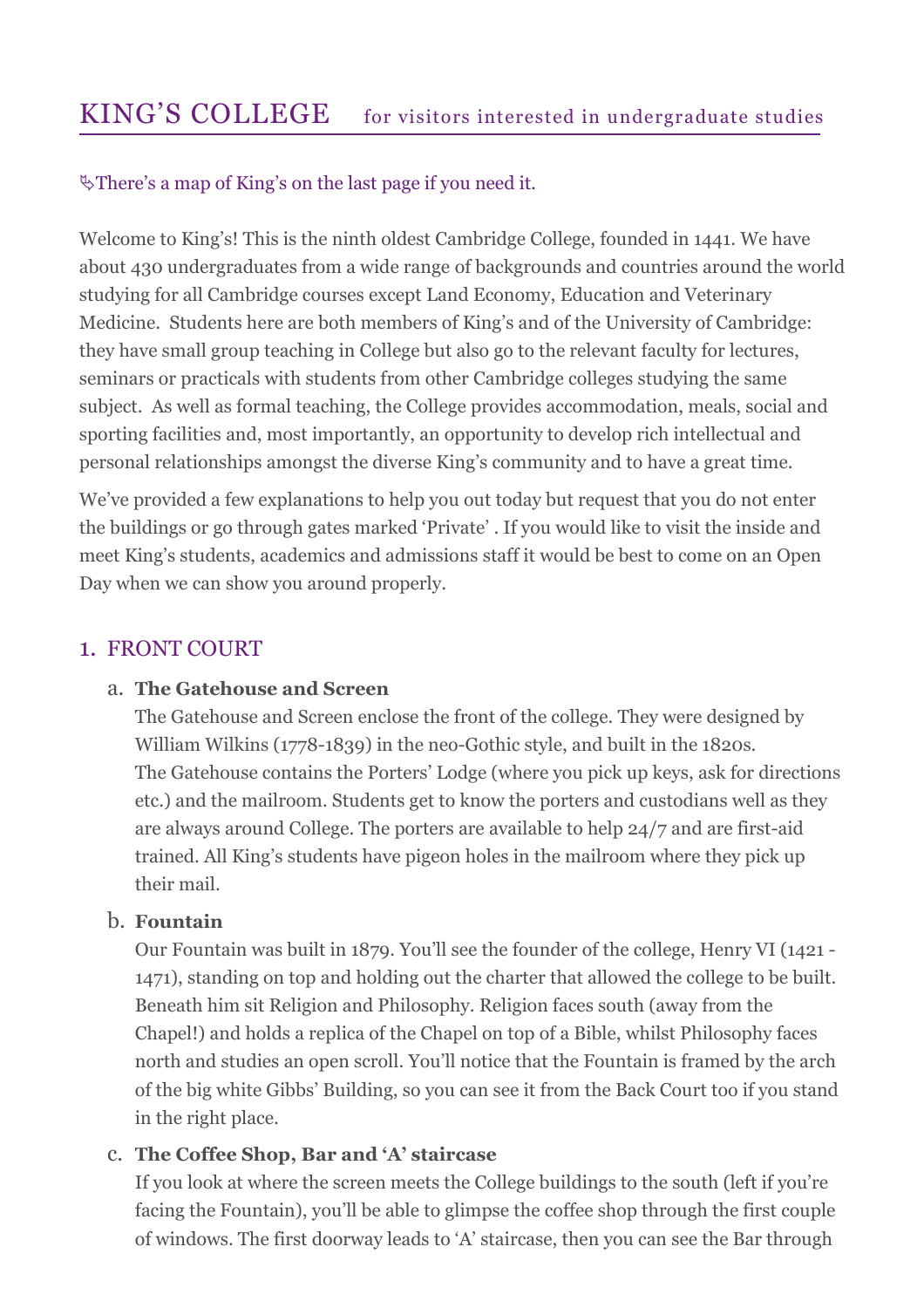the next few windows to the right. The Coffee Shop is a great source of drinks and snacks through the day and has comfy sofas as well as normal tables and chairs - a nice relaxed environment for meeting friends for a break. The large College Bar is the social centre of King's. People use it throughout the day as a more relaxed space for working (there is wi-fi in the Bar and Coffee Shop) or to use the pool table, table football, quiz machine, eat lunch or read newspapers. In the evenings there is often live music with open mic nights and other student-led events and, of course, the bar itself is open at lunch time and in the evenings if you want to buy drinks. Upstairs, the undergraduate accommodation in 'A' staircase has some stunning views over the Front Court. The Art Centre and a TV room are also upstairs. The Art Centre runs free art classes for students, and offers materials, easels and studio space if you want to work on your own projects.

## d. The Hall

Next to the bar you'll see the exterior of the Hall, with the large stained glass windows. The Hall is part of the Wilkins Building, which was designed by William Wilkins (1778-1839) and completed in 1828. This is where members of the college eat. There's a self-service canteen where you can get breakfast, lunch and dinner and then you go into the Hall to eat and catch up with people. You can also attend more formal dinners, which are popular to celebrate birthdays or hold society social events.

## e. The Gibbs' Building (the big white building)

When construction of the Chapel was interrupted by the Wars of the Roses, the masons left a large stone in the Front Court. Three hundred years later this stone became the foundation stone for the Gibbs' Building, built between 1724 and 1732. The poet Rupert Brooke (1887-1915) had rooms in this building. Now Gibbs' houses Fellows' (a fellow = an academic) rooms and college offices. Many students go to rooms in this building for their weekly supervisions, which are small teaching sessions where two or three students meet with an academic in their subject. Supervisions are a very important and enjoyable part of the teaching here at Cambridge: students discuss essays or problems they have been working on during the week with an academic in their field. It is a fantastic opportunity to ask any question you want to and because the teaching is intensive and tailored to individual needs and interests, students make a lot of progress very quickly.

## f. King's College Chapel

King's College Chapel (an example of Late Gothic architecture) is one of the most iconic buildings in the country and the oldest part of College. The foundation stone was laid in 1446 by Henry VI, a few years after King's was founded, and the Chapel was finished in 1515. From its earliest days the Chapel had a choir to sing daily services, and this tradition is still maintained by the current College choirs. Visitors are welcome to attend the choral services which are held daily in term time – you'll see notices in the Chapel entrance if you want to see what is on. The Chapel is also the venue of the famous Christmas Eve service, A Festival of Nine Lessons and Carols,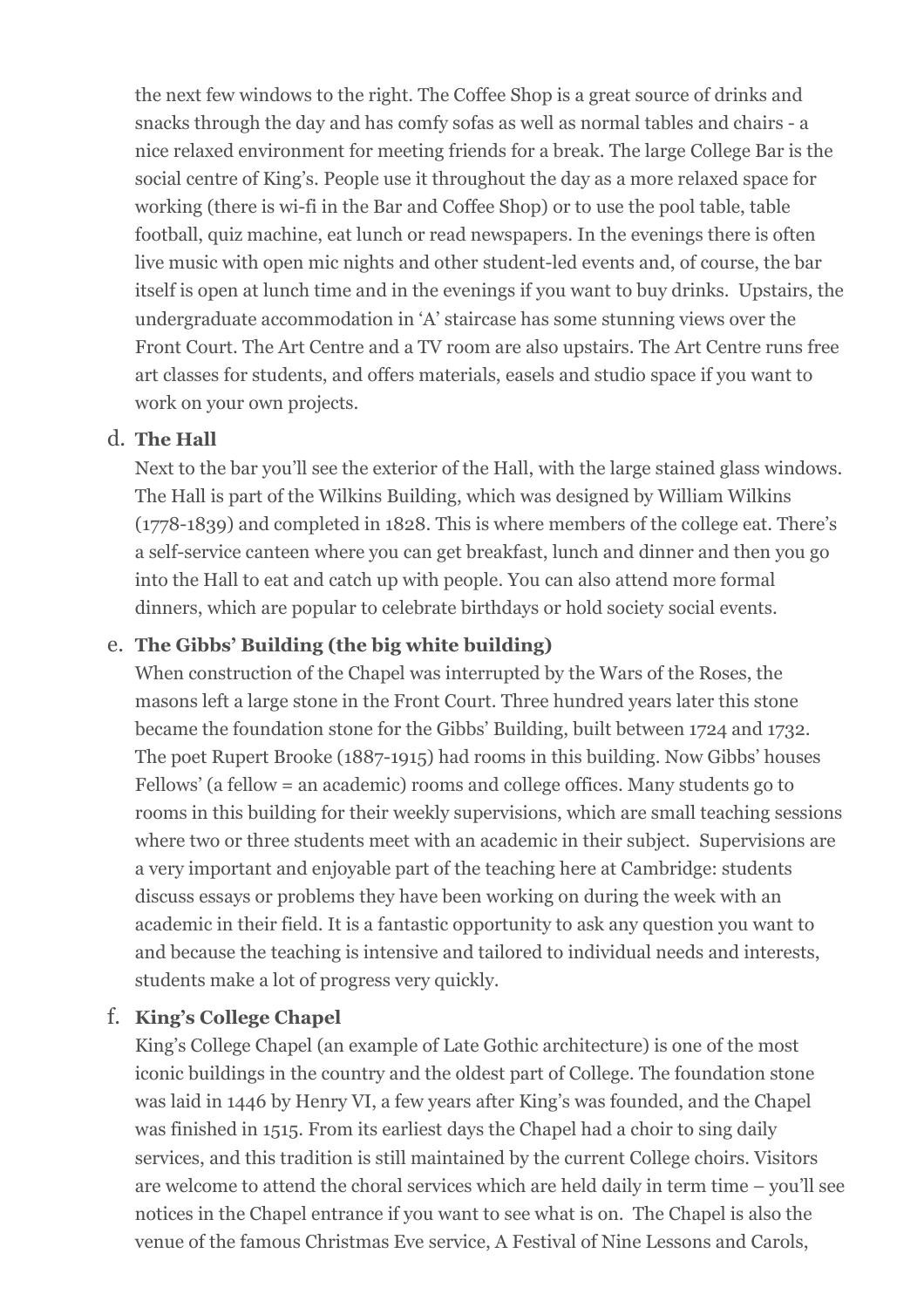which is broadcast to millions around the world, as well as many student concerts, plays, speaker events and even some breakdancing (the floors are smooth…)!

# 2. BACK COURT

Follow the path past the Gibbs' Building on your right to the Back Court, where you'll see:

#### a. The Back Lawn

The Back Lawn was created in the 1770s to complement the Gibbs' Building. Before then, the space contained a brewery, a walled kitchen garden, a bowling green next to the river, a tree-lined path through the lawn, and a wooden bell tower. In dry weather you can still see the outlines of these old buildings in the lawn! We tend to keep the front and back lawns pretty, so apart from various summer parties, or if you're a fellow or a duck, you can't walk on the grass. There are other lawns and gardens where students are entirely free to use the grass, though, so don't worry – we'll come to those later.

## b. The columns and Webb's Court

To your left you'll see a series of columns after the Wilkins Building. The private part of College through the columns is Webb's Court. Unfortunately you can only visit if you are with a member of King's, but Webb's Court contains the college Library and Archive Centre. The Library houses over 130,000 books, periodicals and music scores. You can just see it through the windows if you look up above the columns: it runs along that side of the court in a series of picturesque rooms. King's library is accessible to students 24/7 as a place for quiet study and books can be borrowed. The Archive Centre houses valuable collections of papers, including those of economist John Maynard Keynes, novelist EM Forster, and founding father of computer science Alan Turing.

There is a lot of undergraduate accommodation in Webb's Court. The Keynes Building (1967 with the fourth floor added in 2002) provides en-suite accommodation in the heart of the College as well as seminar rooms, music practice rooms, a small gym and bike storage. The Webb's Building (built in 1909 and extended in 1957) is older so rooms there are not en-suite but they are pleasant and reasonably sized so this remains a very popular choice for undergraduates wanting a cheaper option that is central. Finally, the Provost's Lodge is located in this court. The Provost of the College (a bit like a headmaster) is given accommodation throughout his or her tenure and hosts small occasions such as college music recitals.

## c. The Old Lodge

After the columns you get to the Old Lodge. This was part of the large building project in the 1820s that included the Gatehouse, Wilkins' Building and the Screen. The Old Lodge now contains administrative offices and George Rylands' (Dadie Rylands) old rooms where members of the Bloomsbury group (a group of English writers, intellectuals and artists, most famously including Virginia Woolf) used to meet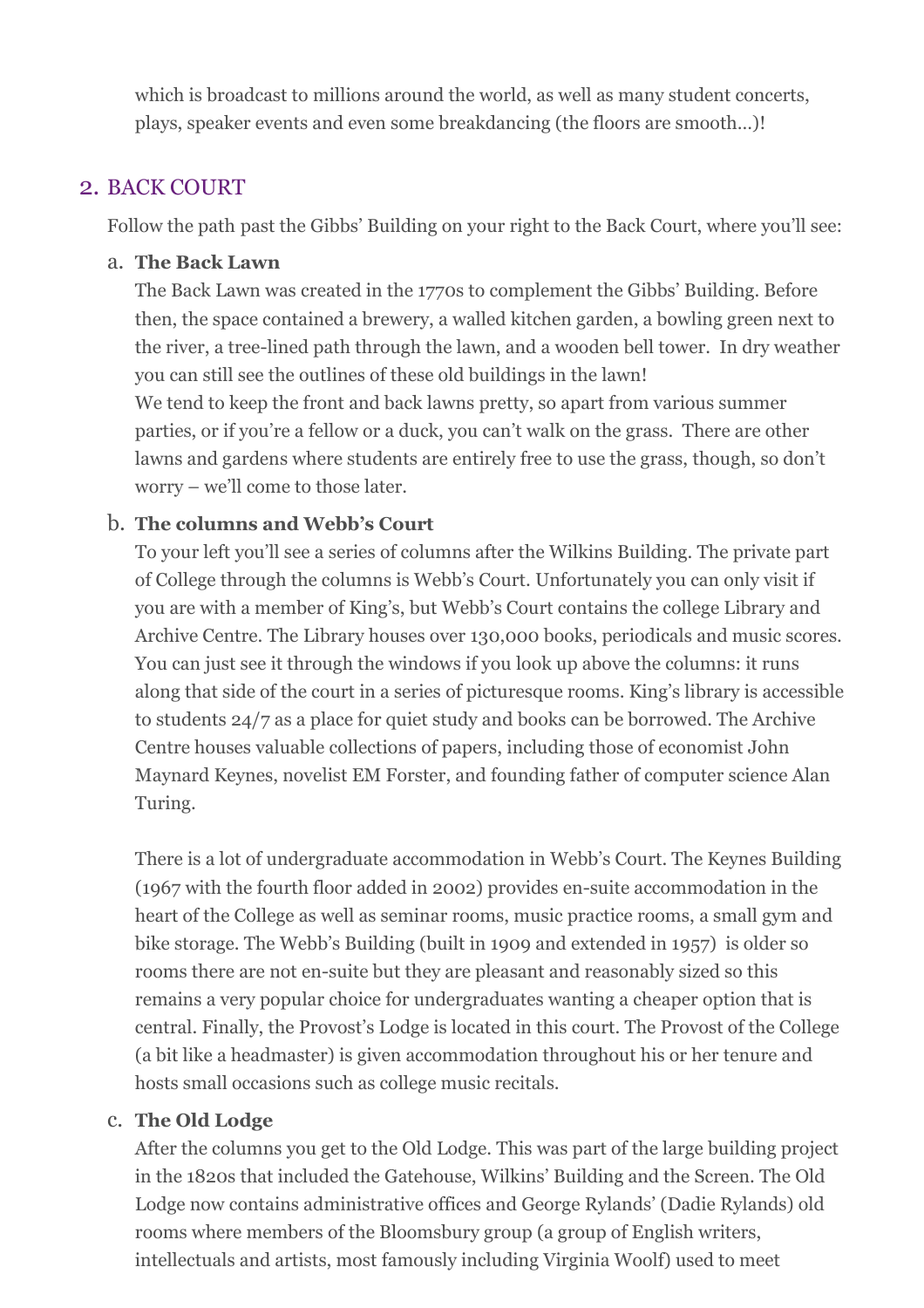regularly. King's students today use the Rylands Seminar Room in the Old Lodge which was hand painted in the Bloomsbury era and remains as a very distinctive space steeped in its creative and intellectual history.

# d. Cambridge University Library Tower

If you stand in the back court and look beyond the river at the horizon you will see the tower of the University Library. The current library building was opened in 1934. It was designed by Giles Gilbert Scott (1880-1960), who also designed the red British telephone boxes. The library is one of six legal deposit libraries in the UK and Ireland, which means it acquires almost every book published in the UK or Ireland. It contains over 7 million volumes. If you would like to see the building at closer range, you might like to go out of the Back Gate, up West road (cross at the traffic lights) and take the first road on your right.

## e. Clare College

Finally, on the opposite side of Back Court, by the Chapel, you will see Clare College which is just next door. Clare is the second oldest Cambridge College, founded in 1326.

# 3. KING'S BRIDGE AND THE RIVER CAM

To see the points in this section it's best to go and stand on King's bridge.

## a. The River Cam

In medieval times Cambridge was a busy inland port. Boats from the Fens offloaded their wares onto barges at Magdalene Bridge, on the edge of Cambridge. Then horses walked down the middle of the river pulling the barges into the town, past quaysides along the backs of the colleges. Some of the riverbed was paved to stop the horses sinking in the mud, and when a punter goes by you can still hear the poles clacking on the stonework on the riverbed.

Leisure punting became popular in Cambridge at the beginning of the twentieth century, and punting on the Cam is still a traditional part of the Cambridge experience. King's owns punts and kayaks that students use and we have a very active outdoors society which organises climbing and kayaking activities in term (have you ever tried kayak polo?!) as well as trips away hiking, climbing, kayaking and camping in more challenging locations during the vacations.

# b. The Bridge

The current bridge was built in 1819, but before then the bridge was further north. The path to the back of the college ran through the middle of the Back Lawn into the central arch of the Gibb's Building. At the beginning of the nineteenth century the evangelical preacher Charles Simeon lived in Gibbs' Building and it is said he felt the bridge spoiled his view. He paid to have the old bridge removed and the new one built!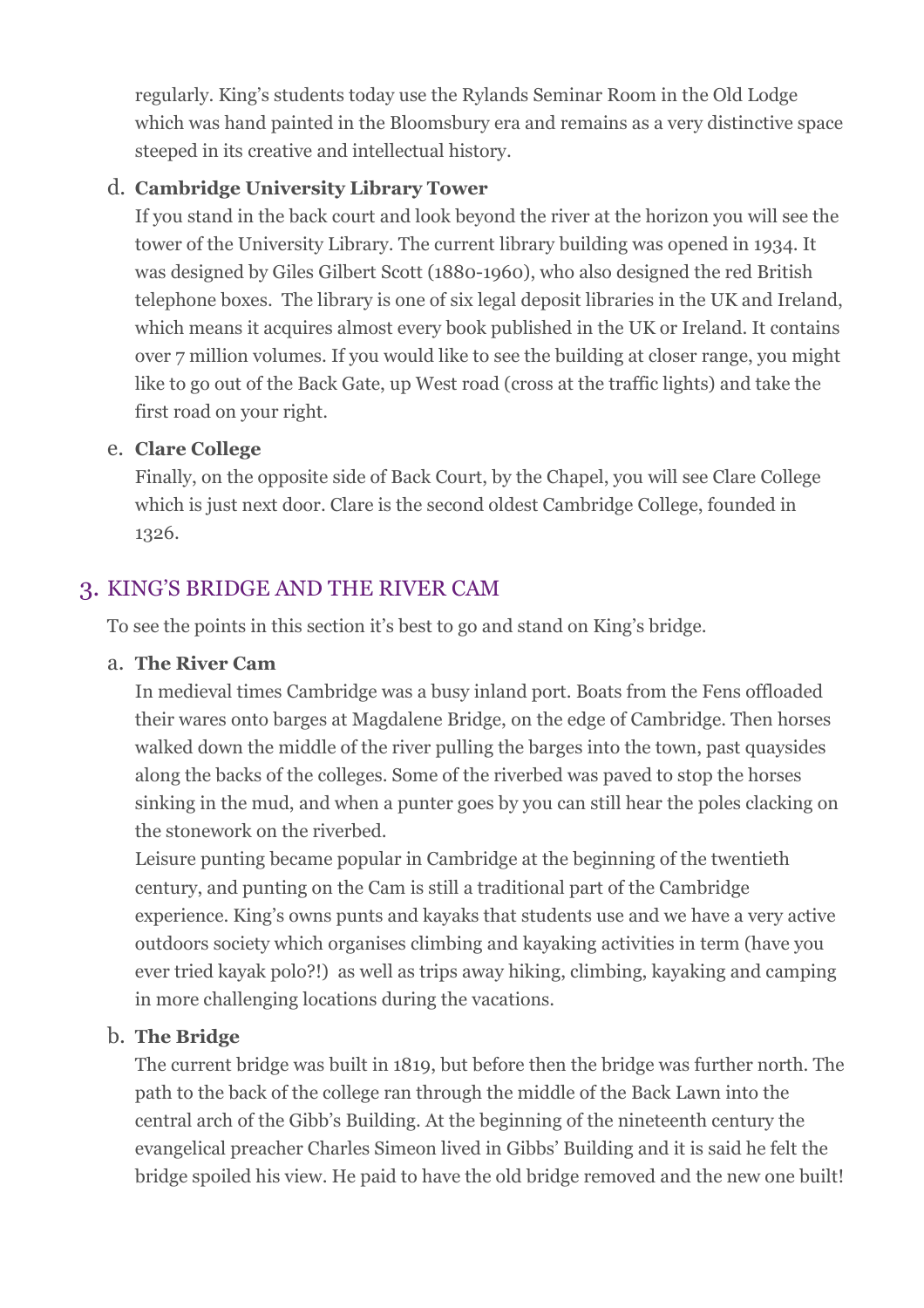# c. Bodley's Court (you can see it on the right if you look back from the bridge)

Bodley's was originally built in 1893. When the economist John Maynard Keynes was Bursar of the college he sold valuable books from the Library to pay for an extension, which was built in 1927. Alan Turing (1912-1954) had rooms in this building and more buildings were added in 1955.

Today Bodley's houses undergraduates. Often the rooms are sets, which means that students get two rooms each (a bedroom and a living room/study). Most of these rooms have great views over Bodley's Court, or over the Provost's garden on the other side. Bodley's lawn is popular with students as a place to relax by the river (yes, students can go on the grass here!).

#### d. The river bank

Standing on the bridge and looking the other way, you will see the riverbank which is another great place to relax with friends or a book, a place to write or draw as well. The view over the Back Lawn from the bridge and the riverbank is probably one of the most famous sights in Cambridge and you have the river there to enjoy as well. This part of College is only open to King's members.

# 4. KING'S AVENUE (leading to the Back Gate)

#### a. Xu Zhimo's stone

The Chinese poet Xu Zhimo (1897-1931) was a research student at King's in 1921-2. He discovered the English romantic poets like Keats and Shelley and took their influence to China. There he helped develop modern Chinese poetry. Xu Zhimo revisited Cambridge in 1928 and wrote one of the most famous poems in China - 'Saying Good-bye to Cambridge Again'. A stone of Beijing marble lies near the bridge with the first and last two lines of the poem carved on it.

#### b. Scholar's Piece

This is an area of The Backs that is just behind King's. The lumps in the ground probably mark the remains of the medieval buildings that Henry VI flattened in order to make the College. Today Scholar's Piece is a haven for wildlife, and is used to graze rare breed cattle. You may be able to see cows and calves if it is the right time of year.

#### c. The avenue

The avenue leads to the Back Gate and Queens' Road. The gardeners grow daffodils, aconites (in the buttercup family) and scillias next to the avenue so you see some very pretty colours here in spring. This is also a favourite spot for a number of ducks, moorhens and squirrels. The grassy area to the left that you see as you walk towards the gate is Queens' Green. It's a public area but students sometimes use it for frisbee and volleyball etc. The modern part of Queens' College can be seen behind.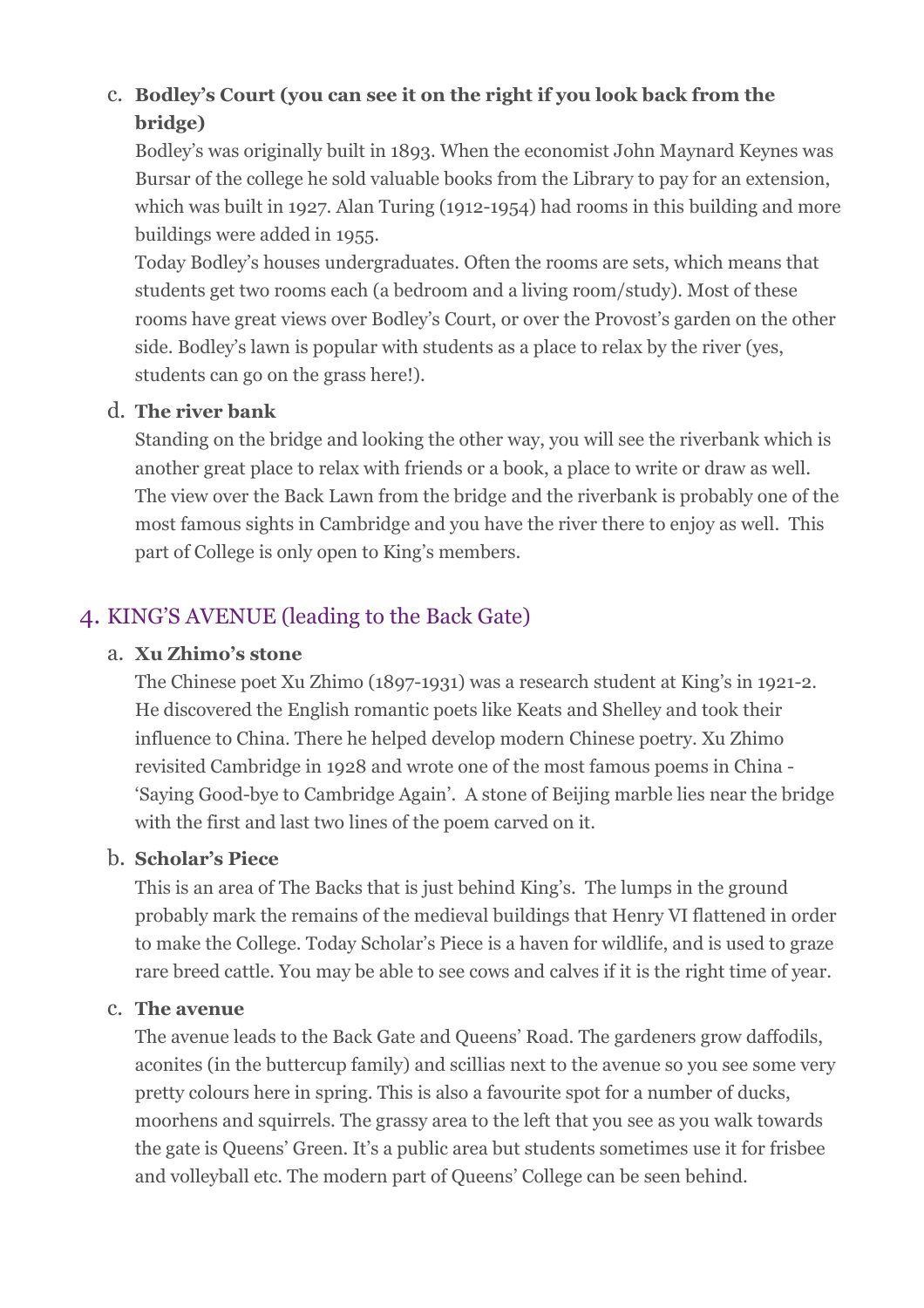# 5. THE BACK GATE

#### a. The Backs

The Backs is an area of land running behind the colleges that are next to the River Cam. In Tudor times it was the edge of Cambridge. The land was covered with orchards and pastureland, and beyond that lay fields. Eventually the land was cleared and made into the lawns and avenues of trees that are popular with tourists and strollers today.

#### b. The Fellows' Garden

King's continues over the road. Unfortunately it is not possible to visit the Fellows' Garden without a member of College, but this large picturesque garden is enjoyed by students, staff and Fellows of King's alike. There is also further accommodation situated there: New Garden Hostel (2001) and old Garden Hostel (1950). Students who live in these rooms are right by the Sidgwick Site (where most Arts faculties are) and the University Library. And there are squash courts and more music rooms nearby. New Garden Hostel has a popular communal roof balcony overlooking the Fellows' Garden as well as individual balconies with each room. If you want to see the Old Garden Hostel Building, you might like to walk up West Road (cross at the traffic lights) and you will see it on your right not far up. The entrance to the Sidgwick Site will be on your left.

#### 6. AFTER YOUR VISIT

#### Finding out more

If you'd like to know more about studying and living at King's the first thing to do is to have a good read of our website where you'll find a lot of information about the courses we offer, life as a King's student, the requirements and the application process.

As well as the official information, do read our students' accounts (downloadable from the same pages). These can be very helpful to find out about day-to-day life in different subjects, the transition from sixth form to undergraduate level study and what the work/social balance is really like. Try to find out as much as you can both about academic study here and the wider college environment. King's may or may not be the right college for you but we hope that whatever your decision is, it will be an informed one.

 $\&$  http://www.kings.cam.ac.uk/study/undergraduate/

If there's anything we've missed, do feel free to send us an email with your question:  $\&$  undergraduate.admissions@kings.cam.ac.uk

And if you'd like a more detailed visit it would be great to meet you at one of our Open Days:

http://www.kings.cam.ac.uk/study/open-days.html